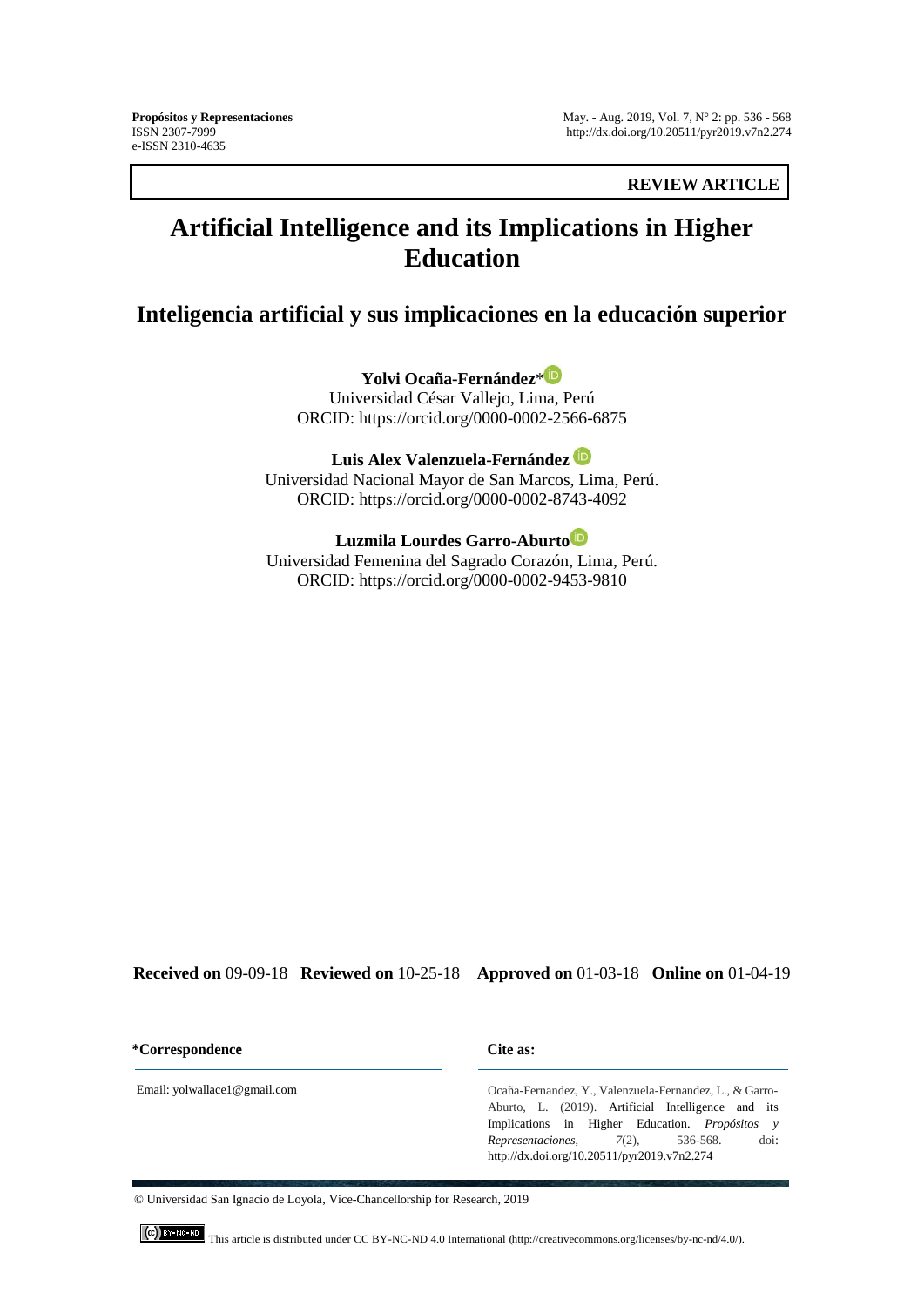# **Summary**

The new challenges of the information society demand from the university a severe change in its rigid canons of education. The artificial intelligence-based formats promise a very substantial improvement in education for all the different levels, with an unprecedented qualitative improvement: to provide the students with an accurate personalization of their learning according to their requirements, managing to integrate the different forms of human interaction and information and communications technologies. The great challenge of the university of the new millennium lies in the urgent need to plan, design, develop and implement digital skills in order to train better professionals capable of understanding and developing the technological environment according to their needs, as well as implementing the universalization of a digital language supported by programs developed under artificial intelligence formats.

**Keywords:** Artificial Intelligence; Virtual Tutoring; Intelligent Environments; Digital Language; Information and Communications Technologies.

## **Resumen**

Los nuevos retos de la sociedad de la información demandan de la universidad un severo cambio en susrígidos cánones de formación. Los formatos basados en inteligencia artificial prometen una muy sustancial mejorar en la educación para todoslos diversos niveles, con una mejora cualitativa sin precedentes: proporcionar al estudiante una certera personalización de su aprendizaje a la medida de sus requerimientos, logrando integrar las diversas formas de interacción humana y las tecnologías de la información y comunicación. El gran desafío de la universidad del nuevo milenio estriba en la urgente necesidad de planificar, diseñar, desarrollar e implementar competencias digitales a fin de formar mejores profesionales capaces de entender y desarrollar el entorno tecnológico en función a sus necesidades, así como implementar la universalización de un lenguaje digital sustentado en programas desarrollados bajo formatos de inteligencia artificial.

**Palabras clave**: Inteligencia artificial; Tutoría virtual, Entornos inteligentes, Lenguaje digital, Tecnologías de la información y comunicación.

# **Introduction**

In today's context we are immersed in a society that is increasingly oriented towards the process of mass technification. From time to time, and with enormous advances, all the sectors that structure it are, to a certain extent, being submitted in some cases or adapting in others to the advances of technology and, according to their level of development reached, adapting to such an inevitable trend. The education area (susceptible to the society's changes because both of them progress simultaneously) is also going through this ineluctable tendency of adaptation to the new communities of technological interaction. This process is oriented to new tendencies and profiles in relation to the new proposals in the sector. But there is a crucial question: Up to what extent is technology capable of revolutionizing the education universe?

The structural acceptance of such a novel and vertiginous parameter requires an increasingly powerful applications development, just as there is an increase of discrepancies and fears that arise from the application of artificial intelligence (AI). This mechanism must be a key point during the transcendent discussions on new higher education proposals. Its parameters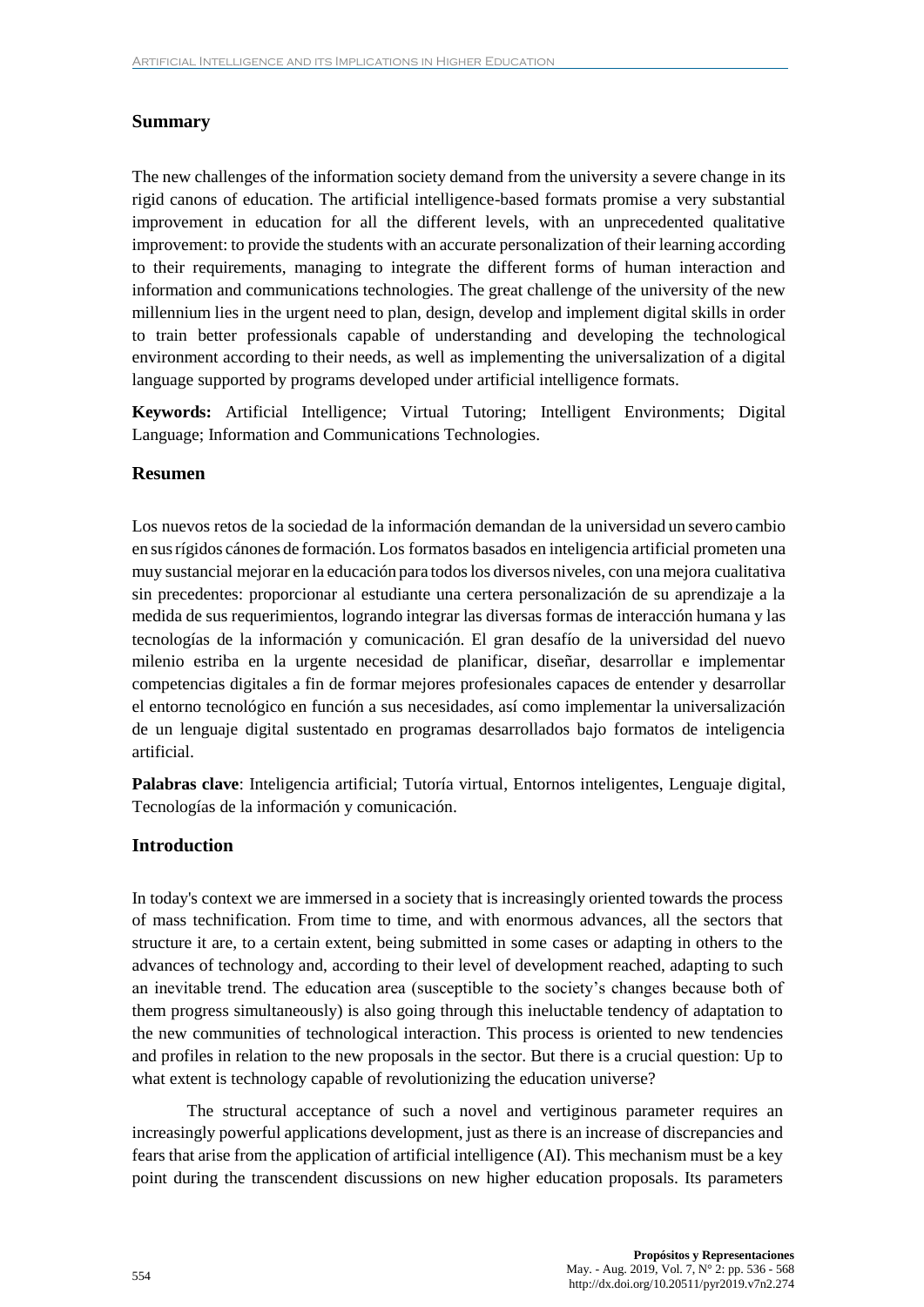must also be taken into account in order to allow a better administration of this important mechanism, as well as the applicability of effective and increasingly appropriate policies that enhance the AI possibilities in a balanced way, according to the needs of the most representative institutions of society (such as universities), therefore benefiting citizens through these successful measures.

From the earliest education levels such as the infant education level, to the highest postgraduate levels, one of the key mechanisms by which the AI will impact the education field will the mechanism of individualized learning applications. This is not a new process, since at the level of information and communication technologies, it is the development and implementation of simulators and tutorial programs, in addition to various interactive games software developed under an increasingly user-friendly interface, what drives its development. These system instruments try to adapt to the students' diverse needs, for which the new technologies development makes the purposes more viable.

As for the process of personalized education, the AI application can, in a certain way, be considered as a viable solution, since the automated assistance in relation to the students' help (regardless of the level) allows a new and attractive perspective in relation to the learning dynamism, since the virtual interaction, regulated by the AI parameters, facilitates the learning process. This is because the support mechanisms will be available when necessary, regardless of the user's time and space. The foregoing leads us to rethink about the teaching-learning process, whose impacts of an adaptive education scenario, create a great impact on conventional learning. As new and better applications based on AI are developed, it will be more likely that the new *curricula* will be versatile and susceptible to an accelerated adaptation in relation to the new and parsimonious ways of understanding educational tasks in this century.

As stated by Saavedra (2016), the last decade has been characterized by a path of major changes. Many of these changes are imperceptible by the majorities, but their impact encompasses and will continue to encompass an endless number of activities since technological advances are unprecedented in history, since they have promoted the management of knowledge in a timely manner at the highest decision-making levels, not only in the government but also in the private business sector. The intelligence role, as an element of public policy at the national and strategic level, is undergoing major changes within today's global and interdependent society (p. 79).

#### **AI and its Profound Impact on the Globalized World**

The AI is a major subject as it supersedes many aspects of current trends, but only a minimum average of the population understands it. In this regard, Miailhe and Lannquist (2018) mentioned that the enormous mass of citizens of the so-called "world village" are in an unprivileged position with respect to the AI technologies and are notoriously unaware of the possible effects. Therefore, they are unaware of the risks to which they would be exposed as a result of this ineluctable advance that is emerging at an increasingly accelerated pace. This not only may imply a the socialeconomic risk, or possible debacles by "machine independence", as some possible apocalyptic futurists tend to lucubrate, that is, the dystopian points of view on AI; but also it may imply that the impacts of the AI technologies do not require a future to impact this globalized world in different ways. This is because one of the consequences and dynamic axes of this process is based on technologies that optimize many and diverse activities: in the world of real-time interactivity, the consequences of possible alterations resulting from the application of AI will give rise to new and transcendental challenges (Diéguez, 2017); making it clear that the impacts caused by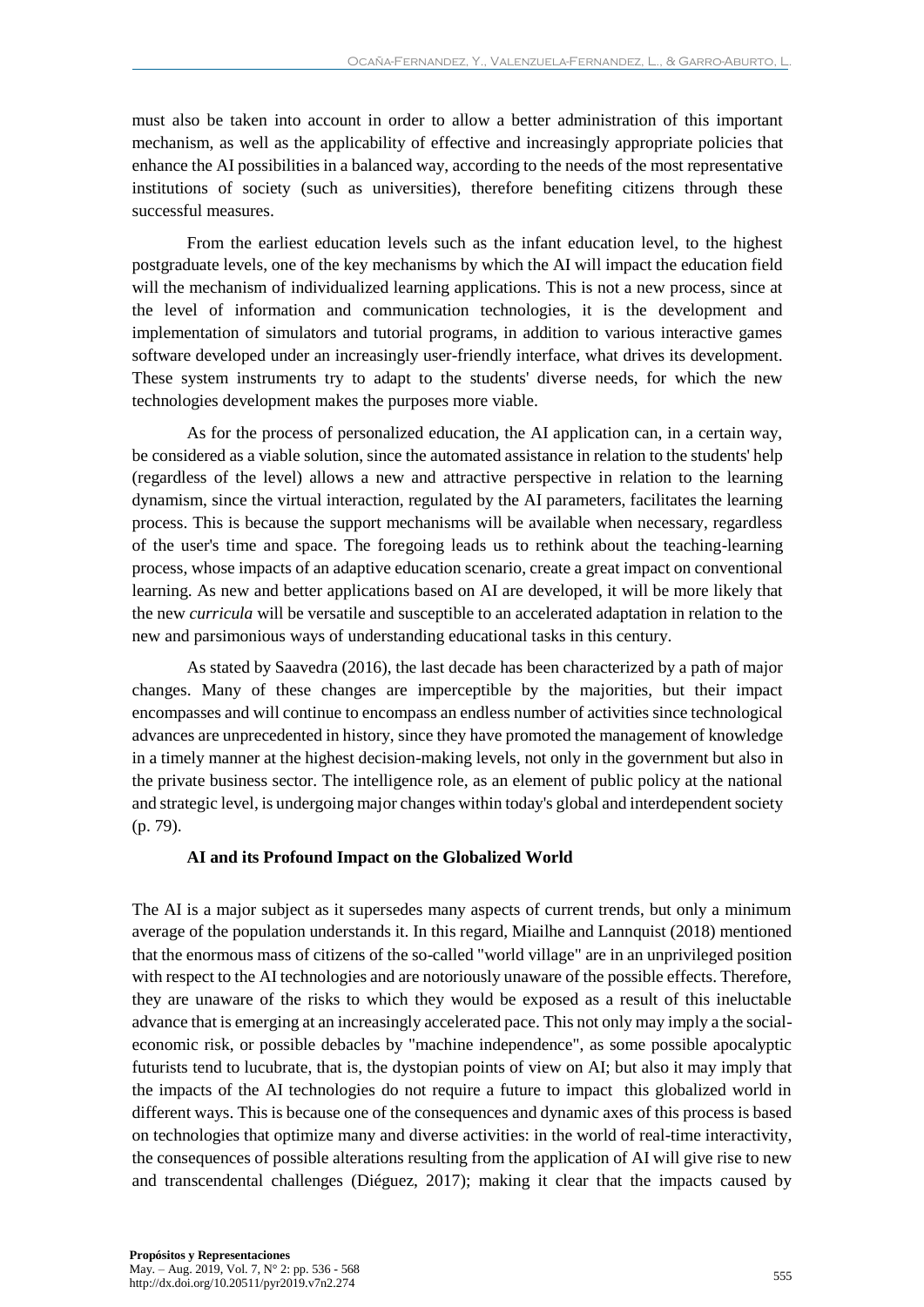industrial revolutions, and others of the 20th century, are minimal compared to what is being developed as a result of the AI, which poses enormous crossroads and associated problems due to the scope and speed of those possible impacts (Miailhe and Lannquist, 2018).

The AI applicability criterion is very diverse and is currently being used primarily by areas such as computing and robotics (Vázquez, Jara, Riofrio, and Teruel, 2018). However, its possibilities extend also to multiple areas such as social sciences and their potentialities as support in business sciences where the boom of real-time estimate of values and the enormous amount of data to be processed requires the implementation of systems based on AI (Miailhe, 2018). It should also be mentioned that the current development of artificial neural networks and processing systems based on genetic algorithms are technologies that are increasingly spreading and are rigorously used in the field of research and stock market dynamics (Badaró, Ibañez, Agüero, 2013).

As for the financial sector and its enormous global index implications, the so-called leading companies have well-established objectives regarding the development of AI. Their tendency is to position themselves in the world market, but under a subtle but very convenient scheme of unrestricted access to the data generated in the digital world, to the development of a computing power that allows them to take maximum advantage of the data generated every second and, to the management of highly qualified talents in order to achieve this objective, that is, programmers and technicians experts in the design and implementation of automatic learning algorithms and all the technologies that can be derived from these applications. This is what is called the "fourth industrial revolution" (Corvalan, 2017) or the "fifth domain" (Saavedra, 2016). The foregoing is evidenced by Miailhe and Lannquist (2018) who state that the most powerful corporations in the market "collect more data from consumers, hire more talented professionals, and have the resources to build a large, dedicated hardware and have cloud supercomputer capabilities" (p. 224). This issue of lengthy development leads these companies to better position themselves with respect to their direct competition, which evidences the changes indicated.

According to Saavedra (2016), based on the perception of strategic intelligence, the changes are and will be more than evident under the formula of a fertile amalgam between robotic, digital and computational technology based on AI, which will become the catalyst for the most fertile changes in human history. The crucial aspect in all this aspect is the regulation mechanism, the effective scope limits, in which the population is not vulnerable in relation to a bad practice or application of the enormous data generated by human groups and their trends. Trends that, as information in the cloud, can process, determine or orient consumption trends or, as previously seen in other cases, political trends. For this reason, it is urgent to apply local and global policy regulations, since the limits of the digital environment are not yet defined.

## **Human Intelligence and Artificial Intelligence**

According to Corvalán, the Human Intelligence is the sum of those cognitive abilities that give the human being a relative autonomy, which can be categorized as "intelligence profiles" or "multiple intelligences" (2017). From the anthropological point of view, other researchers such as Barrio (2018), have a different perspective on such an intricate aspect by considering the differences between artificial and human intelligence. According to the researcher, the computer (regardless of its capacity or power) is limited to what he calls "signifiers" (logical programming language) with a memory capacity superior than human intelligence; but which, unlike the latter, is not capable of interpreting meanings. Therefore, the operational or computational intelligence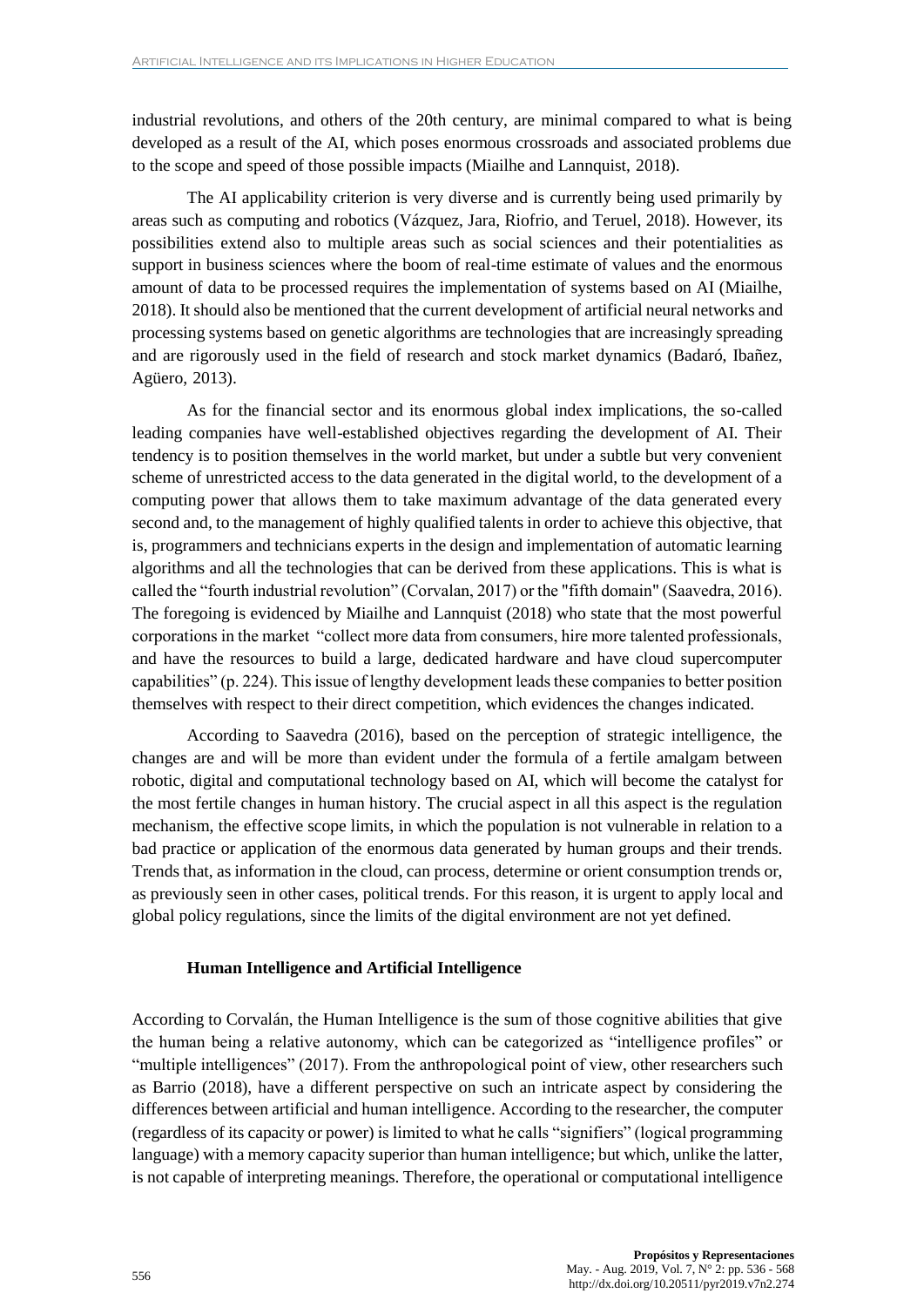of a computer is limited to the information processing, but does not possess the capacity to understand what they process.

Between the diversity of the "intelligence" aspects, it is the transversal axis which is the capacity to process the information of the surrounding world oriented to the solution of problems. By essence the brain, specifically the cerebral cortex, controls the capacity to process information, from the environment and from the same organism that must be used immediately to evaluate and choose the action mechanisms based on a platform of decisions and options that may seem the most useful or appropriate.

Artificial intelligence (AI) refers to the way of simulating the intelligence capabilities of the human brain (Badaró, Ibañez, Agüero, 2013). It is also assumed that AI is a part of the Computer Science that deals with the design of intelligent systems, i.e. systems that exhibit characteristics that we associate with intelligence in human behaviors. Mariño and Primorac (2016) further discuss the issue by stating that AI is conceived as a part of the Computer Science that provides "a diversity of methods, techniques and tools to create models and solve problems by simulating the behavior of the cognizant subjects" (p. 232). From another perspective, AI can be understood, as described by Herrera and Muñoz (2017), as a science oriented towards the search for a profound understanding of intelligence, taking into account its delimitation, its possibilities and characterizing it as a challenge of enormous complexity. In order to go further into the AI context, we must go back to its beginnings. This means that we must refer to Alan Turing as one of the pioneers in this aspect when he designed the famous "Turing machine". Through a data processing scheme in a binary system, it was capable of processing any possible type of calculation. At the end of his life he challenged himself by developing what was called "the Turing machine test". Through this test, it was possible for the machine to have the possible thinking attribution under one condition: that the observer could not clearly distinguish his conduct from that of a human being, i.e. a sort of mimetic independence. For this reason, the implicit and explicit paradigm of the AI is established and it is worth highlighting the great pioneers of this branch of knowledge from its genesis; pioneers such as McCulloch, Turing, von Neumann, Wiener and Pitts, Gardner, among others (Ramos, 2014).

Is it possible to attribute human capacities to a machine? The possible answer to such a diatribe is centered in the cognitive science field. Historically, its beginnings originated in 1956 in a Congress on Information Theory carried out by the Massachusetts Institute of Technology (MIT), where the name of Noam Chomsky stands out. He established the parameters of what we know as language, referred to a whole system systematically structured under a formal scheme, similar to that of mathematics. Thus, to some extent (with a certain assumption of scientific accuracy), it justified the attribution of human capacities to a machine, a process conceived as a form of mechanical thinking in a computer. Two ways of understanding AI were created based on the analysis of these proposals: (1) a weak AI, which is only restricted to the use of computers to study the cognitive possibilities of the human being; and (2) a strong AI, which is oriented to linking the AI and human intelligence, and seeking ways to link them even more (Ramos, 2014).

#### **The Traditional University versus the New University**

It is common to believe that universities have strategically dedicated to the conservation and integration of the cultural heritage of knowledge, ideas and values generated by the development of humanity in the various scientific, technical and humanistic fields. Virtue by which, and according to the context, universities have remained strategically conservative and they could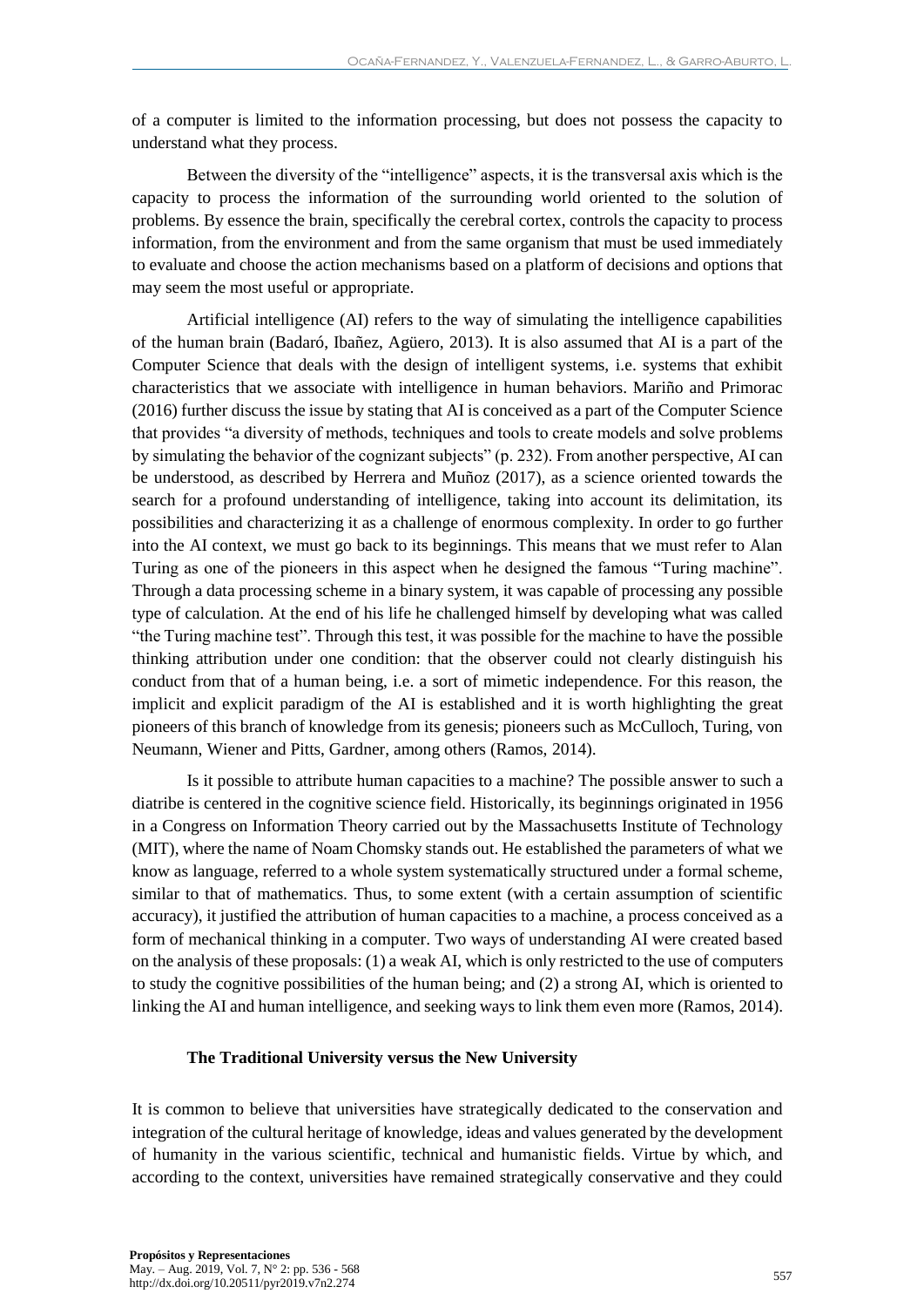not be questioned for this because a university, seen as a representative institution throughout the world, has an autonomous regime, which empowers it to confirm this premise. To shed some light about this, Morin (2018) exposed the conservative sense of the university mission through two opposing profiles:

(1) Vital conservation, which is aimed at preserving and safeguarding, depending on the development process that sustains the future settled on the basis of a past conserved and passed on under the standards of academic faculties. This is because it considers that the future, understood as such, may not be materialized if is not umbilical linked to a safeguarded past.

(2) Sterile conservation, an aspect that would not be so negative if it wasn't because, historically referenced, the university, for a long time and due to its origins, has been kept under the influence an obsolete and very conservative dogma. This is because, in its cloisters, rigidity and ostracism were the guiding parameters for much of its existence, as in the case of the oldest known universities. All this without even considering the rigid clerical adoptions foundations of many of them in the old continent. This point has also been discussed in Peru, such as in the case of the Peruvian university reform. At that time, the reform was vitally urgent, as the "Amauta" (José Carlos Mariátegui, 1980) stated when saying that the university was conceived as "the Bastille of Reaction."

The contrasting relationship between of the conservation of the society strata and its culture, and the new challenges that society faces, place the traditional university in a serious dilemma. This causes a problem in terms of which of the two parameters the university should take into account when implementing its aims and objectives. If the conservation option is chosen, the university will remain in a fossilized role of reluctant perpetuity. It may certainly apply some circumstantial and necessary changes, but these will not be transcendental. Therefore, it would be translated into keeping its role of eternal guardian of the *status quo* of the environment in which it is immersed. On the other hand, if the second option is chosen in a radical way, which is very appealing, it would be faced with a diffuse path of confrontational edges, as well as ethical and social dilemmas regarding the *ad libitum* application of new technologies. Technologies that, in the light of the current scenario, continue to generate intense controversies worldwide about the risks and dangers of the AI and its misuse, or about the paradoxical future of the independent intelligent machines that could lead to the risk of the species extinction, whose similar arguments of science fiction and those of renowned scientists have a glimpse of alarm in this regard, although some try to label them as "digital chauvinisms" (Rao, 2018). Then, the question is: can we opt for a suitable model that manages to balance these conflicting parameters? The answer will be found in the series of mechanisms on how the new university will apply the dialectical principle of transformation from quantity into quality, in a process of struggle of opposites (and in this particular case, of opposing points of view; but related to each other). The requirements of the present time would be met by opting for the technological development policies oriented towards the multiple challenges deriving from the adequacy of new technologies (Miailhe, 2018), and that these answers are properly adjusted to respond in a correct and opportune way to society, without ignoring the acute problem of ethics and citizen participation, as well as the consensual digital empowerment of wide spectrum (aspect that the authors propose in view of the crucial aspect we are dealing with). However, we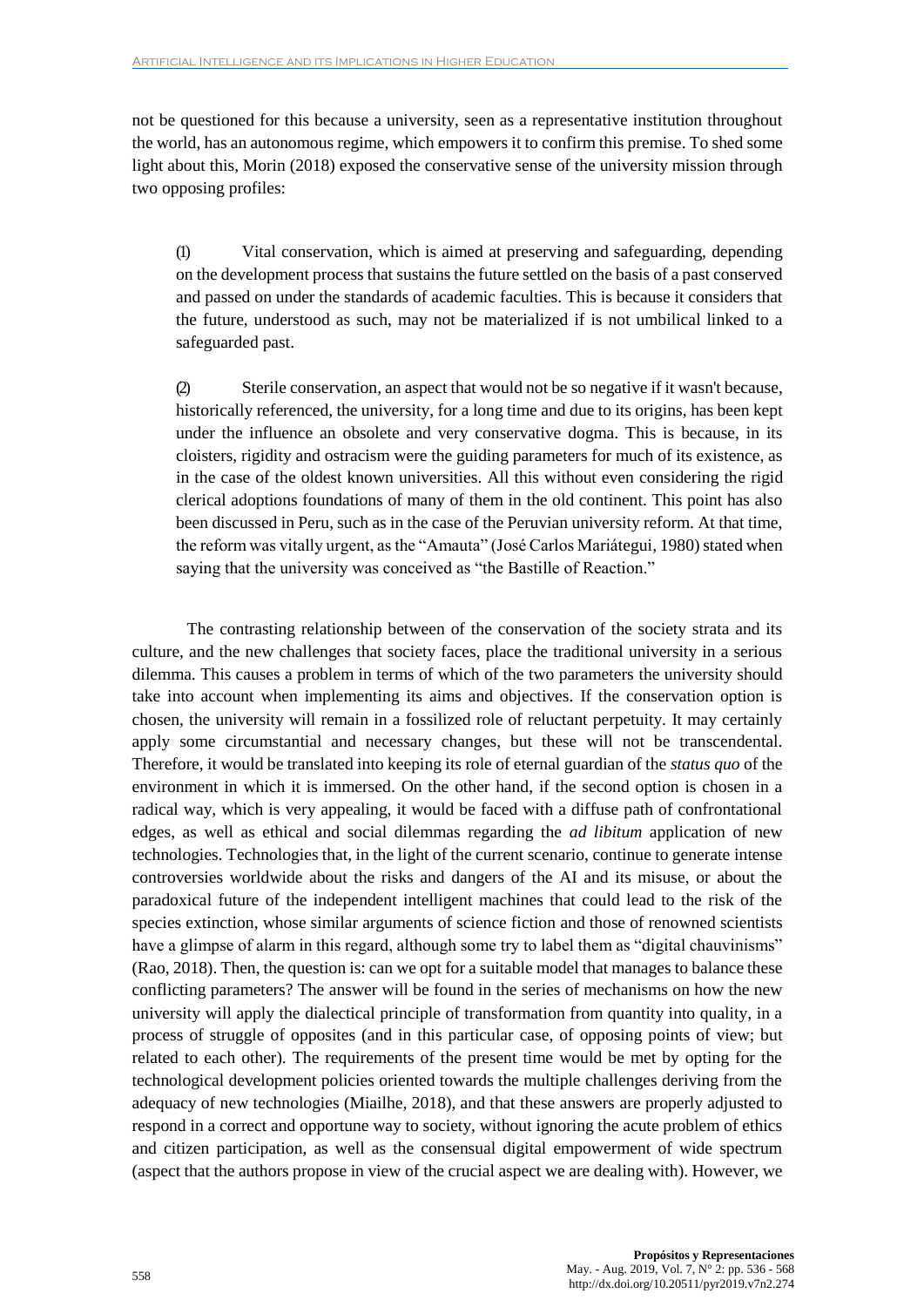are also aware that the more complex technologies are, the more viable and participatory the adjustments will have to be.

In university education, emphasis is placed on the design of professional profiles within the framework of work and the knowledge generation. Up to now this century, university higher education has turned to a new socio-cognitive paradigm, where the learning process is in constant evolution, and its contents and methodologies must be in accordance with the specific needs of each reality, with the need to implement metacognitive strategies, logical reasoning based on new styles of communication and digital interactivity (Mariño y Primorac, 2016).

#### **Digital Skills**

The revolution of the different technologies in the last decades has generated a series of important impacts and of great repercussion with regard to higher education, since it has not only allowed the generation of procedures supported by the modern processes of knowledge management, but it has also allowed the generation of new environments and new training modalities proposals (Gisbert and Esteve, 2016).

It is well known the new challenges faced by the information society, database ecosystems and intelligent environments, which demand a greater attention from the university in the current context (Morin, 2018). However, due to the vertiginous advance of science and technology, as well as their availability to the end user and with it, their acceptance or proximity to technological resources, it generates a marked bias towards their acceptance, which is not perceived by everyone as an icon of a generation, since Gisbert and Esteve (2016) stated that the particular characteristics of individuals, with respect to new technologies, have a poor relation with the individual's age and their respective characteristics as a generational factor, but with the approximation they have to information and communication technologies or ICTs. Another relevant aspect to highlight from the aforementioned researchers is that the research carried out in several US Colleges, which showed that despite the fact that the overwhelming majority of students have a laptop, who are considered digital natives, they only use traditional resources of information and communication technologies. This shows that access to virtual information and diverse contents of the Internet do not have any correlation with training in regard to significant learning. This aspect is discussed by the authors who agree that, due to the modalities, particularities and needs of the diverse students' groups there was no significance to be taken into account.

Now, in regards to the university education revolution, is it structurally oriented to the great changes in massive information technologies? Is there a clear aspect in the contexts of higher education that focuses on the changes arising from the new challenges based on digital education? What is the profile and what skills should be developed by the student immersed in the virtual world? It is well known that the teaching of AI poses diverse challenges, ranging from ethical aspects, such as how it should be taught or disseminated in the early stages of the undergraduate studies, to the most crucial challenge of how to make it more interdisciplinary (Eaton, *et. al*, 2018).

A basic point in such an intricate dilemma lies in the field of the new literacy of the university student: digital literacy. Some time ago, the European Commission (2007) proposed other aspects related to the area of digital skills based on AI. It stated that digital skills should be understood as one of the key skills highly needed for a continuous learning process. It defined it as an amalgam of attitudes, skills and knowledge, thus ensuring an adequate critical use of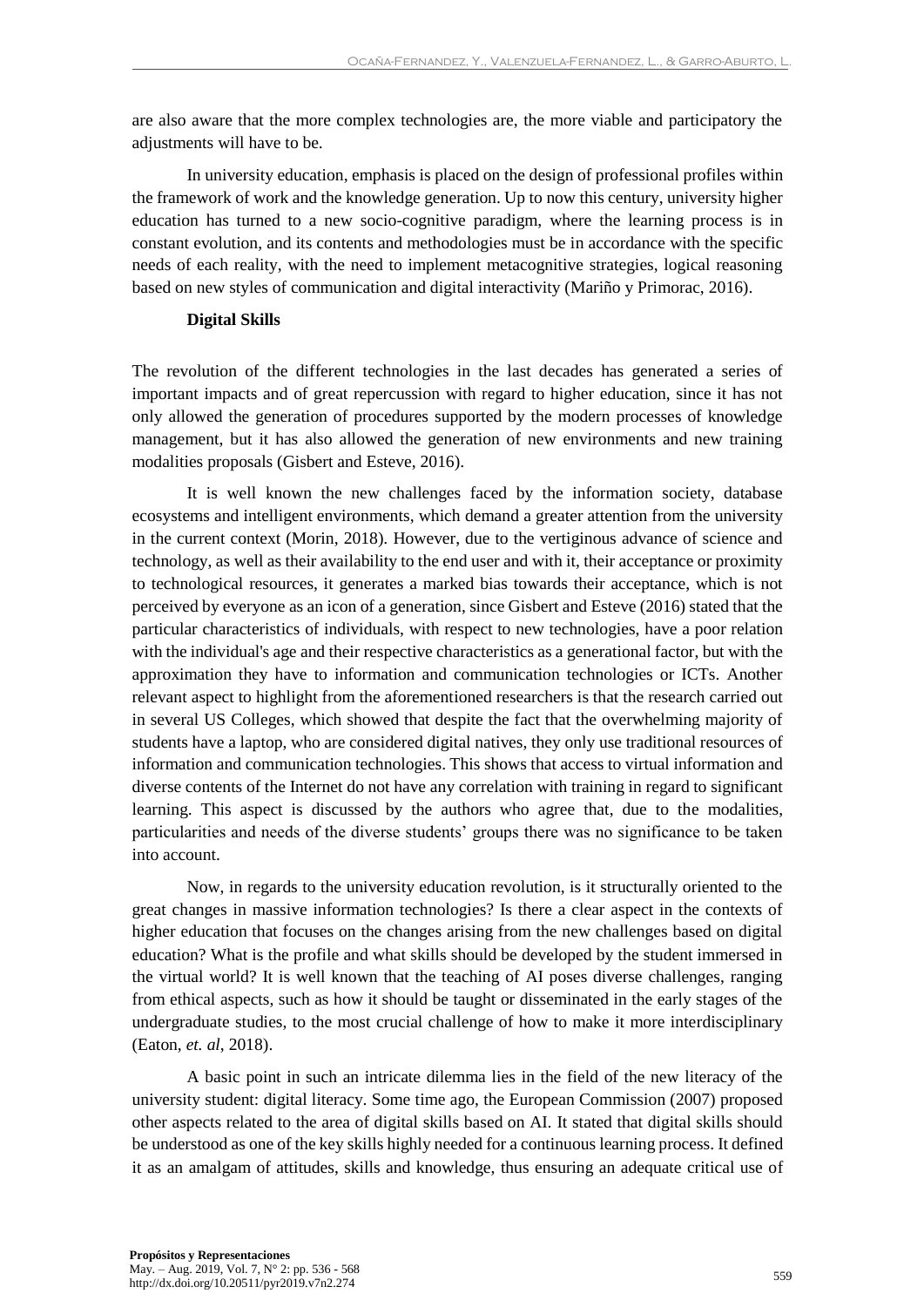technology in the field of information societies, which will be used in various activities ranging from work, communication and leisure. According to the aforementioned entity, these requirements are rooted in basic skills of information and communication technologies, the use of computers to obtain, evaluate, store, produce, submit and exchange information and communicate, in addition to participation in interactive virtual communities through the Internet. Thus, it could be said that digital skills tend to be the sum of all the knowledge, attitudes and skills in technological, informational and virtual areas generated in the higher education environment, and grounded in a new and very complex technological literacy of a functional nature, since it includes the use of tools productively, which would cover much more than a strictly operational use (Gisbert and Esteve, 2016).

On the above-mentioned regard, it can be added that there is an enormous boom of new interactivity forms regarding the current systems. For most people it is based on social networks such as Facebook, Instagram, Skype, YouTube, among others. But the question is: Is the AI related to these changes in the new interactivity forms at a global level? The answer is very simple: yes, if interactivity is the feature of the new digital skills, and its most attractive side is its presentation form within the reach of virtual communities. Therefore, the AI systems developed under the new literacy is their core essence, the code writing or programs would be stem cells in constant renewal, which, with an added plus, they can be continuously improved. If we talk in terms of intelligent systems evolution it is something similar to the mass extinction processes that evolutionary biologists talk about, since the development of increasingly powerful and fast systems has exceeded the estimations of some novice doomsayers decades ago. In the light of the present technologies, these estimations were not predicted until more than a century ago; but which are now patent, and their rapid development is very promising in this regard. For this reason, it is urgent to review the form and content aspects of the university education, which need to be prone to a plastic adaptation to the new formats and also need that the new forms of curricular planning be the most permissible and adequate possible to face the future in relation to AI. The latter is mentioned because of the fallibility criterion since even so-called expert systems are susceptible to being fallible. They are susceptible because they might have been developed under a system with strengths as well as weaknesses. Nevertheless, "in general terms, due to their flexibility, reliability and scalability, they can be considered as a technology of proven effectiveness and mature enough to entrust decisions of considerable significance" (Badaro, Ibañez and Agüero, 2013).

In the current context, according to Vázquez, et. al (2018), the impact of the development of the famous social networks has exceeded the local use, since many university institutions use this technology in their favor, such is the case of the chatbots (bots) and intelligent or virtual agents. A chatbot can be defined as a robot capable of interacting with one or more users by means of a chat program emulating an operator or an individual interacting in real time. When used, it generates an excellent optimization of the user's experience, request management and possible solutions to the users' doubts or problems (McTear, Callejas, & Griol, 2016). On the other hand, the so-called virtual agents are a sort of "intelligent personal assistant" that has the capacity to execute tasks, as well as to offer services; it is generally voice controlled (Pant, 2016).

The major challenge of the new millennium university is the urgent need to plan, design, develop and implement (based on digital skills) training processes and accurate accreditation, that allows it to demonstrate the skills levels required in order to train better professionals and people who are fully capable of understanding and developing the technological environment according to their needs.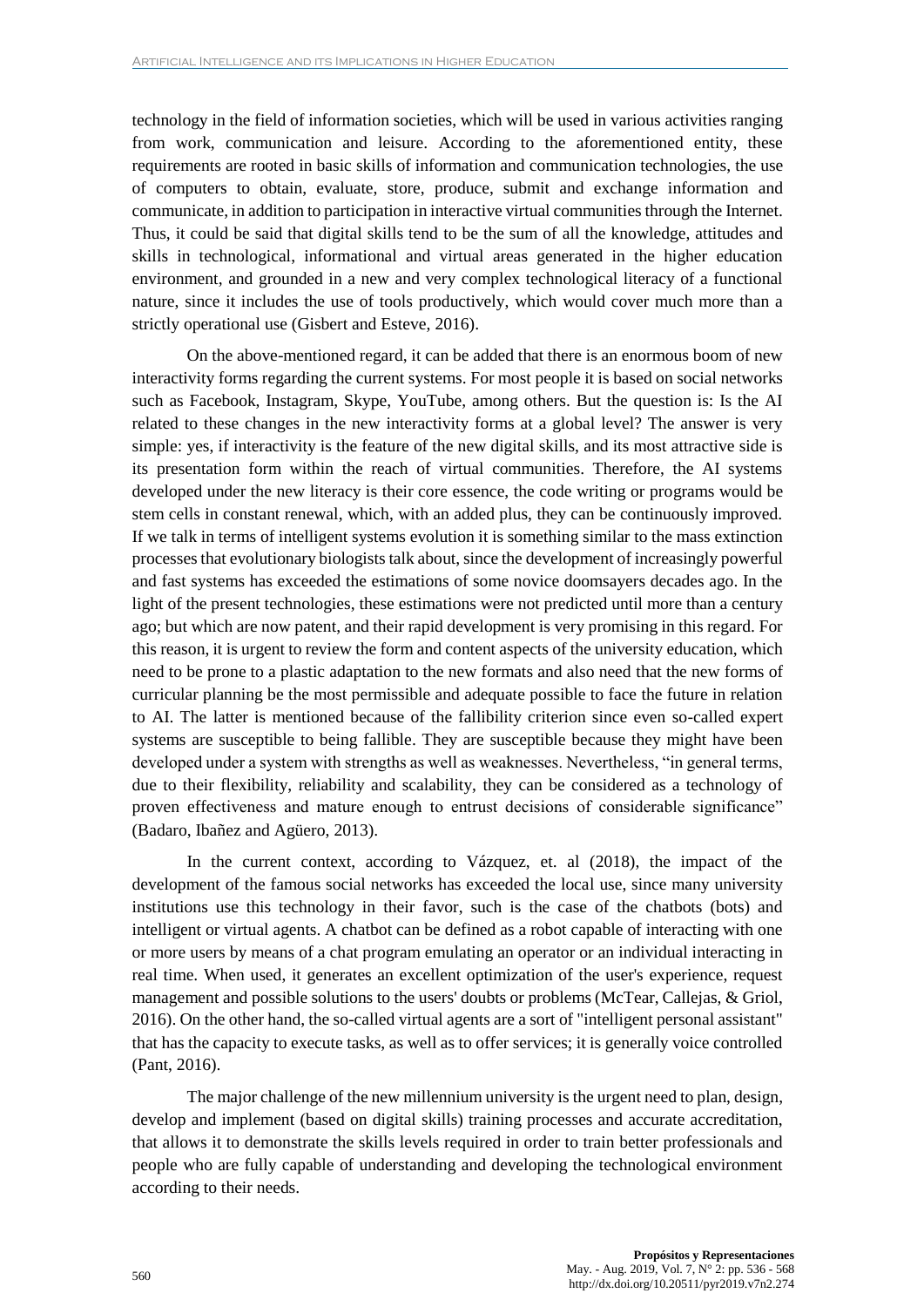# **A New Literacy is More Than a Necessity**

Literacy is one of the substantial functions that support the instruction process. It is a process by which the individual is trained to be able to access and understand the symbolic contents and structures, through which the baggage of knowledge and access to culture are transmitted, and to master the tools and various codes that will allow the individual to express himself and communicate in his context. During the last century, the literacy process was about teaching to read and write using textual codes in printed materials.

Today's digital environments, based on market competitiveness models, are subject to the use of increasingly refined, boosted and enhanced technologies, both in quantity and quality, facts that result in the leading position held by the world' s main universities and research centers. These are referred to by Pandiella, Moreno, Garcia, and Sanz (2018) when they reported on the revision of the parameters estimated according to the Model for estimating Academic Ranking of World Universities (Shanghai Ranking) scores.

Digital language, understood as the sum of different languages, brings together a series of diverse skills:

(1) Computational Thinking. It is already defined that the members of this new generation or digital natives have certain advantage due to their early proximity to digital resources and the use of new technologies. Resources, equipment, applications, social networks, interactivity, and real time communication are very common situations for digital natives, who, under the approximation parameters, develop a form of computational thinking that facilitates their continuous use of these resources. Many of their activities are subject to the constant use of digital equipment that allows such interactivity, so they are more akin to the computational or digital notions.

(2) Programming. The so-called programming languages are the basis of the implementation and development of trends based on programming languages from their simple evolution known as first generation to languages based on universal intelligence that under certain parameters is the new language in ICT. The implementation of technological equipment and devices, the speed of data transmission and the new forms of storage requires a whole new logistics to provide support for the implementation of the interaction interface between users and the equipment, from a simple interaction (data consumption by means of a network search) to the quality of data transmission in color, high-definition video and audio. In this regard, how is this support type possible? The answer is based on how the software support is structured in its execution. It is undeniable that the AI support is based on new programming languages, whose advances are already publicly used, such as the development of social networks, which is based on more powerful programming languages such as Phyton or Ruby, whose interface is much more accessible.

(3) Computing Skills. It is absolutely evident that one of the most substantial challenges in the current context of educational policies lies in the integration of information and communication technologies (ICTs) in higher education, as stated by Ocaña and Valenzuela (2018). Such policies shall be based on a solid foundation of generalization among the teaching teams. Their actions should be oriented towards the development of a pedagogical model that justifies and gives meaning to the teaching and learning practices that allow the use of computers (in most classes) so that the new technologies are used in an innovative perspective from a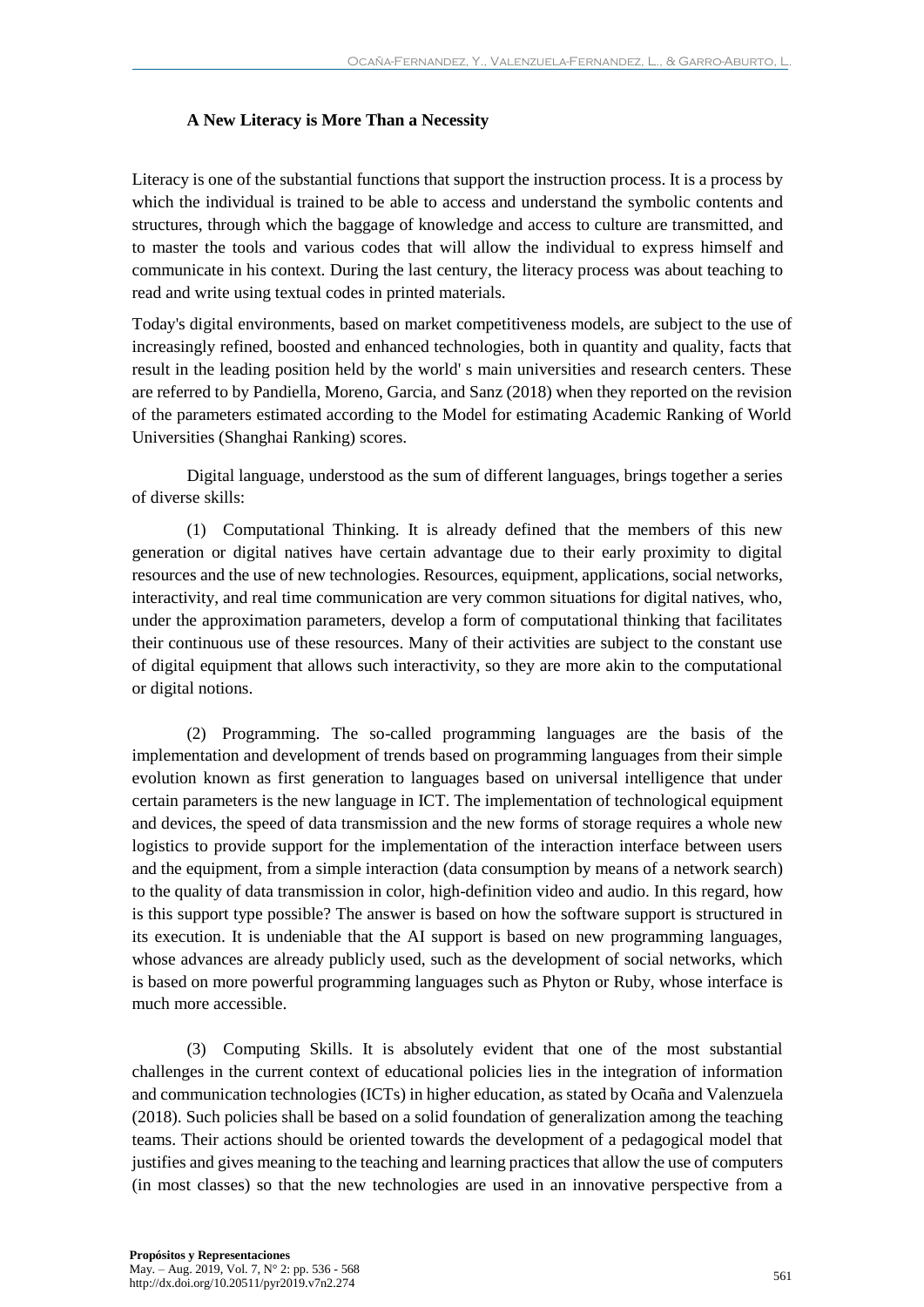techno-educational point of view.

(4) Information and Audiovisual Skills. Facing the challenges of new technologies will require a series of changes, ranging from logistics, teacher preparation, new curricular structures, new teaching-learning modalities, assessments within e-learning contexts and, in a pejorative way, national and regional education policies. All this will be required if we wish to coexist in this rapid context of the new IA-based technologies implementation, and not to become some type of *techno-fossils* that will be seen as aberrant relics of a failed experiment regarding the evolutionary adaptation of the digital environments that followed their inevitable route of extinction; and as a result of being away from them, led to the irreconcilable paradox of the noreturn point by keeping a passive position in the face of changes. However, in order to prepare our young people to face the world in which they will have to live, we need a fourth block that we could label as digital language. This block would incorporate the necessary skills to successfully navigate the digital world, with programming as a way of solving problems and computational thinking as a work paradigm. There is a new literacy which we can call digital literacy, necessary for new societies and in which the future citizens must be trained.

## **Intelligent Tutoring Systems (ITS) and Online Learning**

The recent years have witnessed considerable advances in artificial intelligence in the education field. Many applications are widely used by today's educators and students, with some variations between the K-12 model and the configuration required by the university. Although a high quality education will always require an active commitment on the part of human teachers, AIbased formats promise a very substantial improvement in education for all levels, with an unprecedented qualitative improvement: providing the learner with an accurate customization tailored to his needs, thus solving the process, to some degree paradigmatic, of how to achieve a better integration between the various forms of human interaction and face-to-face learning with the promising new technologies based on AI. The material achievement of such a titanic process is still a key challenge at the moment.

Robots, or automated systems, have long been popular educational devices (such as the Lego Mindstorms developed by the ITM Media Lab in the 1980s). Intelligent tutoring systems (ITS) are based on automated tutors used for teaching science, mathematics, languages and other disciplines. In many cases, they are based on interactive technologies. Human natural language processing systems, especially combined with automated learning and crowdsourcing, have boosted online learning. This has had a positive impact on the teaching work by significantly expanding the dimensions of conventional classrooms and, at the same time, addressing the students' diverse learning needs and styles. Large data sets of online learning systems have driven a rapid growth of the analytical learning.

The context reality shows us that Peruvian universities have slowly adopted the IAbased technologies. This may be due, among other reasons, to the lack of funding and the lack of solid studies that demonstrate the predominant relevance of these technologies, as it occurs in other places where students are helped to achieve significant learning objectives. On the other hand, North America is betting for the next fifteen years on the use of intelligent tutoring and other IA-based technologies to help teachers in the classroom; and it is very likely that these experiences will expand significantly, as well as learning based on virtual reality applications.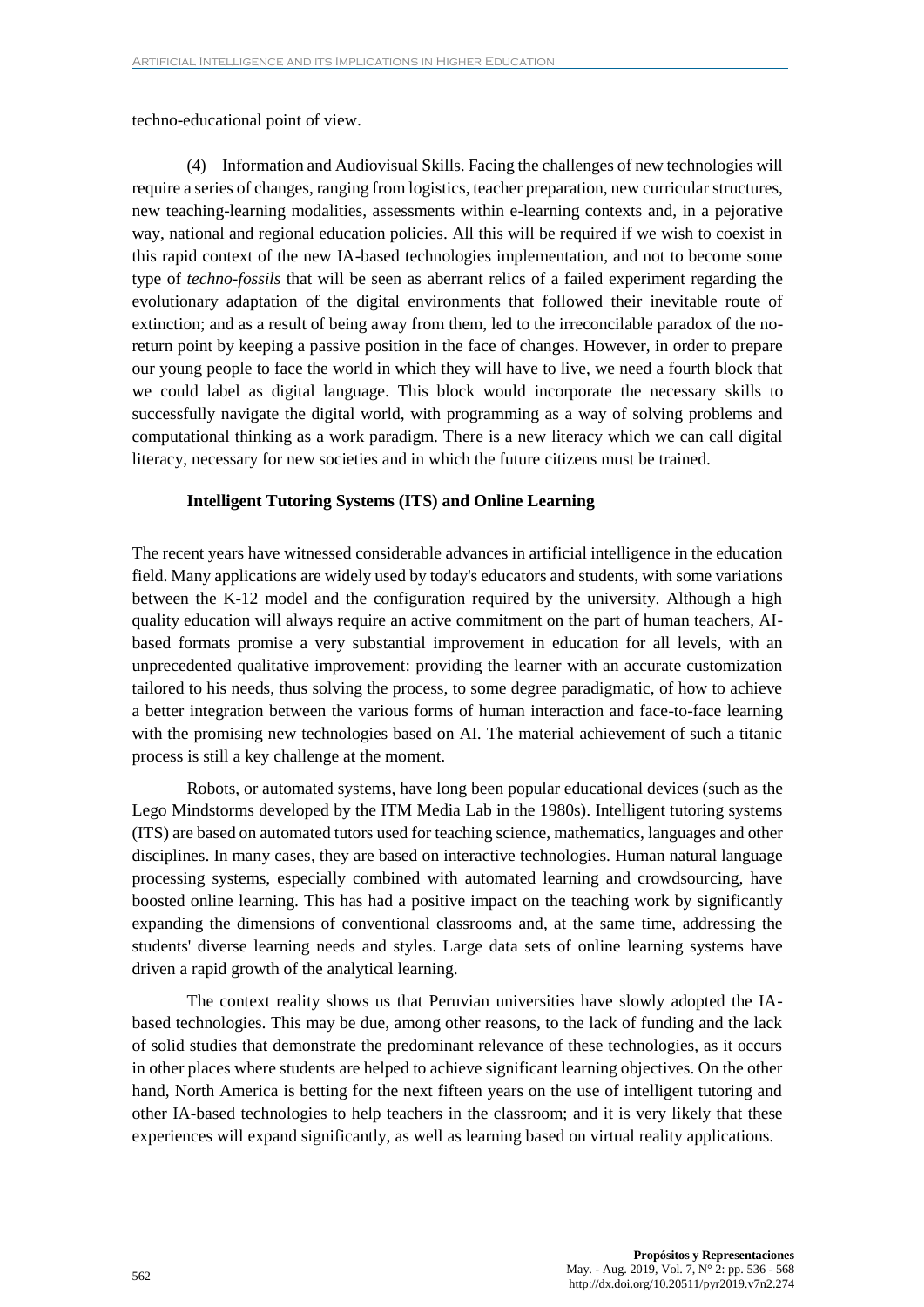Currently, applications such as apps, a considerable amount of free downloadable programs and online teaching systems such as Carnegie Speech or Duolingo, provide training in foreign languages using Automatic Speech Recognition (ASR) and NLP (neurolinguistic programming) techniques to detect language mistakes and help users correct them. All of the above is possible with new programming tools based on AI, as well as powerful programming tools based on the same format such as Ruby or Phyton whose algorithms allow generating a more effective interface. Also, the cost of verifying and correcting code design errors is considerably reduced. In this regard, Dodson, Mattei and Goldsmith (2011) stated the following: Our system produces natural language explanations, generated from domain specific and domain independent information, to convince end users to implement the recommended actions. Our system generates arguments that are designed to convince the user of the "goodness" of the recommended action. (p. 43).

The development of the interaction interface between the machine and the human being is becoming more accessible. It is even possible for the machine to offer suggestions. Colloquially speaking, suggestions to the end user, i.e. to generate a persuasive change of the individual's attitude so that he tends to carry out a certain activity that the program has already decided to be the most relevant and effective, because it interacted with various data matrices that allow the AI-based system to recommend a certain action. Now, the reader will wonder how it is possible to generate such a context. The answer is in the development of the Markov Decision Process (MDP) model, which is a mathematical formalism that allows the planning of long range in probabilistic environments whose algorithms allow generating a series of scenarios, with multiplicity of actions to recommend to a user, which can be given step by step. In this regard, the reader can further review this information by reviewing the work of the aforementioned researchers.

Cognitive tutors developed for virtual platforms under the IA approach are developed under algorithms supported by requirements analysis and an object-oriented design. These are the basis of software engineering to simulate the role of an acceptable human tutor, for example, providing tips when a student is stuck with a math problem. The intelligent tutor will offer context-specific comments depending on the tip and the answer provided. In a certain way, intelligent tutoring systems are not new. They have offered supportive assistance on several topics from their modest origins; topics such as training in geography, circuits, medical diagnosis, computing and programming, genetics and chemistry, as in the case of some American schools that have already been using these tools.

## **New Trends towards a Globalized Social Learning. Use of MOOCs**

The new tools that are emerging in the AI field include different levels of human interactivity, and their impact on the university education world is more than a correlative fact of progress, it is part of the new trends in learning/teaching models.

Within the current Latin American context, and the light of what has been achieved and based on a general perception, the reality puts us in front of a model of unattainable utopias. Even in the industrialized capitalist countries, the equality of educational opportunities in their population (covering all levels, including university) dramatically distances them from a democratization of education through processes of empowerment of the population, which would be considered as a confusing and very naïve ambition (Caride, 2016). In this regard, the university, as one of the most representative institutions of the social environment, is not unaware of such failed references. Despite the multiple reforms to which it has been subjected and the series of structural setbacks it has suffered, the current comparisons contradict the core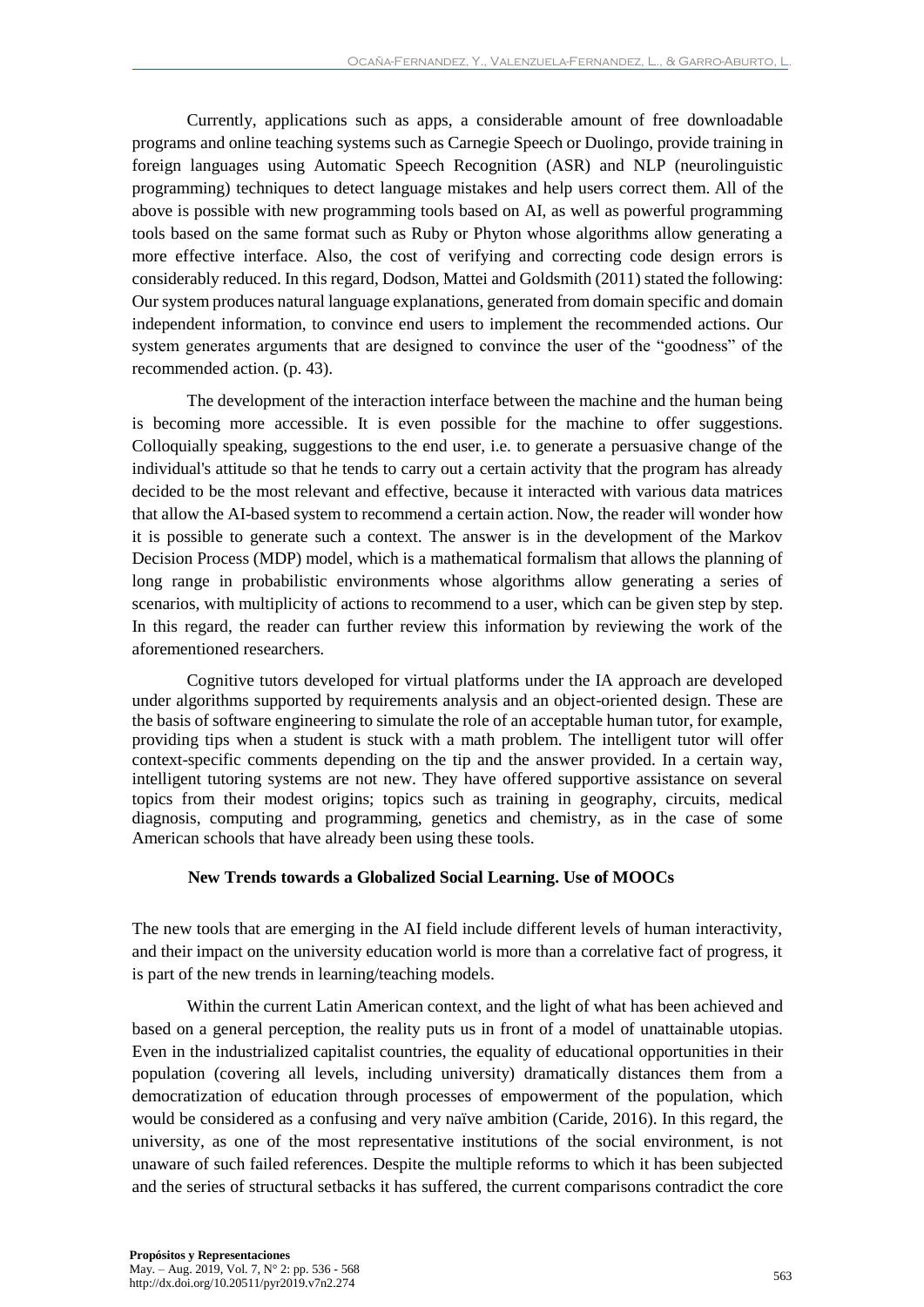of the reforms since they have not met the objectives of a democratization of higher education as it is part of the social gap in its real dimension, and since its achievements and admirable awards have always been subordinated to the prevailing economic model, a nexus that transfers to it automatically, and even subliminally, the wishes and private interests of the prevailing power groups (Sotris, 2013).

When discussing the growth of teaching in virtual environments, it is necessary to refer to the topic of MOOCs (Massive Online Open Courses), which has been brightly presented in the context of university education in recent years and, according to the perspectives it offers, it is heading for a very promising future and, at the same time, shows up with some excitement, due to the unpredictable, and, according to the opinion of many researchers, the advances are so overwhelmingly so that it is starting to undermine the traditional structure of university teaching (Cano, Rey, Graván, and López-Meneses, 2015). But, what is meant by MOOC? The so-called MOOC is an online mode of study that is characterized for being an online-delivered course of a specific subject, which is massive and available to users, that is, it is designed and implemented to be delivered (and shared with) to a large number of students at once, and generally free.

What is so special about MOOCs? MOOCs are a recent invention, but they have revolutionized the concept of higher education and distance learning (Segura and Vences, 2014, pp. 803). MOOCs are based on the conception of the democratization of knowledge (socialization of knowledge or social learning) with the aim that as many individuals as possible can increase their knowledge and/or education. Within the universe of MOOCs we can distinguish two fundamental types:

(1) The cMOOCs are implemented based on the connectivism perspective (Downes and Siemens) since learning is supported by multiple opinions where the interactivity has an impact on the continuous learning shared by a group of users, who share and interact with each other. Under this mechanism, the user's creativity, autonomy and learning are developed as, according to Cano et al. (2015), an interactivity that makes it possible to assess the learning ability of each participant through more accessible practices. Therefore, this modality gives the opportunity to apply collaborative self-learning and also, to some extent, it provides for selfevaluation. Therefore, the application of cMOOCs offers certain advantages such as:

- Free access and unlimited number of participants.
- An instructional design based on audiovisual technology supported by written text.

- To develop a user (student) collaborative and participative methodology with minimum teacher involvement.

(2) The xMOOCs are delivered in a similar platform, so the adoption of the student profile is much more specific, which is usually closely linked to the university environment. Unlike cMOOCs, which are based on horizontal collaboration, xMOOCs creates a more vertical nexus between teacher and student (s). Similarly, as far as the evaluation mechanism is concerned, it is more oriented to closed exams (tests or closed questions) where the dominant axis will be the results of the individual progress of the participating individuals. The xMOOCs are organized under the principle of structuring the learning environment to the traditional methods of distance education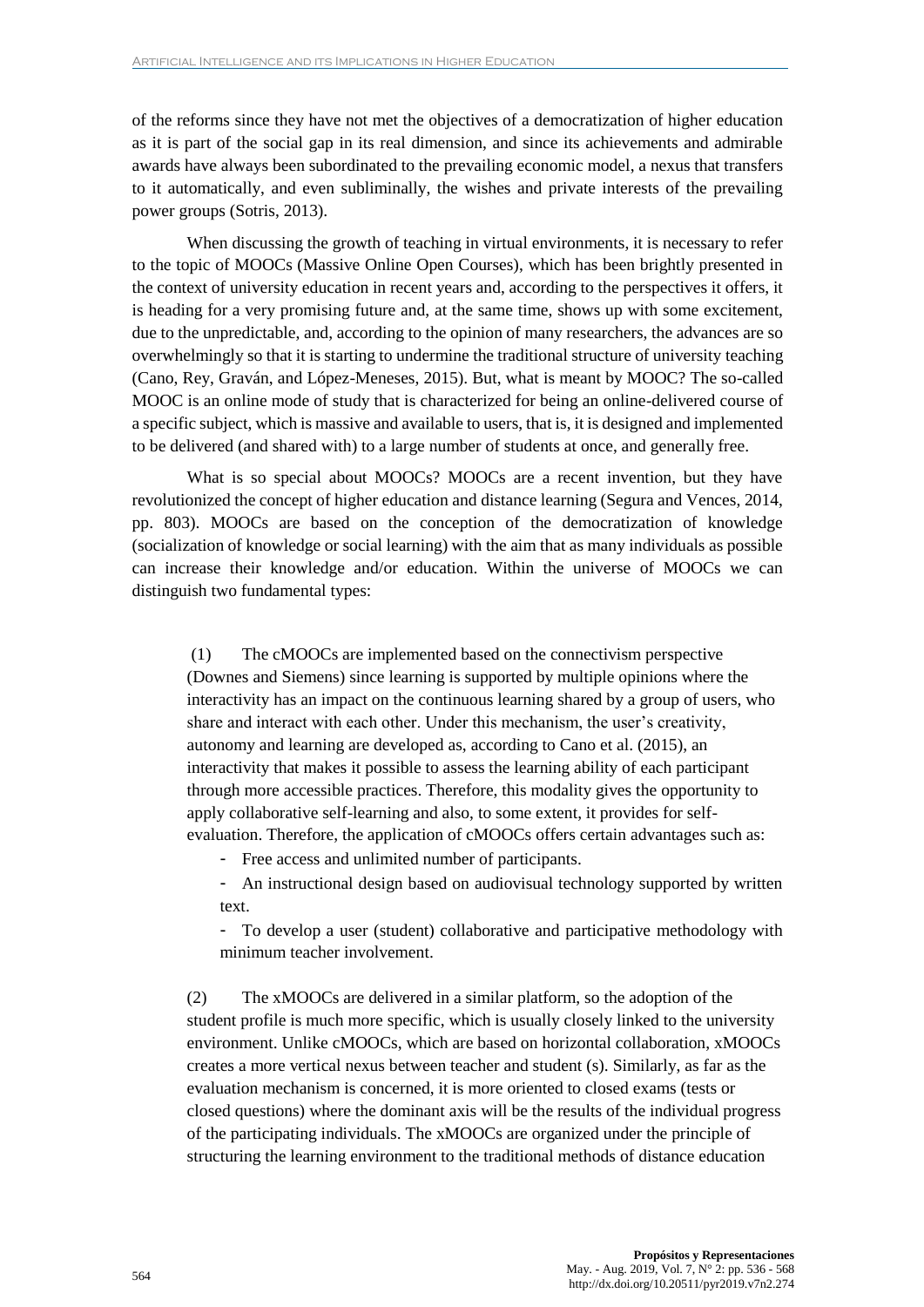where the teacher plays the role of thematic expert, and the learning process is individual.

With respect to MOOCs in Latin America, Sanagustín, Maldonado, and Morales (2016) mentioned that the incorporation into the use of MOOCs is almost recent, being defined in 2015 as a new phenomenon, on which existing information is scarce and very different. What these researchers do establish is that these attempts were based on the imitation of certain parameters similar to those developed in Europe (Oliver, Hernández, Daza, Martín, Albó, 2014), where the implementation of massive courses is in full swing. From such analysis, it is emphasized that despite the fact that the incursion of the region into the use of these technologies is new. It achieved increased support in the old continent and that, according to the estimations made, the clear Latin American trend in this aspect gives a very positive balance. As a result of this, there is a very accurate presumption about the use of these new technologies in higher education especially, even though as in the European case few universities are focused on such implementation, a democratization of their dissemination is foreseen.

# **Conclusions**

The generational confrontational dilemma today is more evident than ever before. If the sixties, seventies and eighties were marked by a large number of events that caused several repercussions at the time, today this confrontation is marked by a conflict whose horizons go beyond what has been observed up to now. The generational gaps go beyond the temporal scale because it has a more radical character that goes beyond those conceptual boundaries. The gap is technological, virtual, digital, and it is completely new to the human development. This gap keeps a very significant dialectic of getting us closer, and at the same time, it distances the civilizations from the overwhelming pace of the new technologies based on AI, which have configured two opposing camps generation after generation (Sobel and Shiraev, 2016). In this regard, Gisbert and Esteve (2016) compiled information related to this topic and referred us to address this new era or generation of students who are labeled as "digital natives", who are privileged individuals who coexist with changing technologies, new data transmission formats and new interactive platforms. Platforms where these students, due to their continuous proximity to these technologies, process and are more related to a digital language. And, on the other hand, there are those that are not circumscribed within such parameters and can be classified as "digital immigrants". That is, any individual who is close and adapted to the use of new technologies could be included in this classification. Here it is even possible to make a feasible distinction based on the characteristics of that process, since digital immigrants could be classified as: (1) early (those who due to certain circumstances, favorable or unfavorable, or perhaps spurred on by the imperative needs of the context had to resort to the new technologies), or (2) late (all those who in the course of their lives have been approximated to the use of new technologies or, among other things, because it was appealing to them in the long run. This group might be where the large part of the immigrant population towards the digital dimension is placed). The peculiarity of this qualitative separation, focuses on the use of their own codes of each group. The natives will exhibit their greater versatility with respect to the technological world, as well as the access to greater and better tools of interactivity; while the immigrants will always be following the saga of the first ones with respect to the technological vanguard.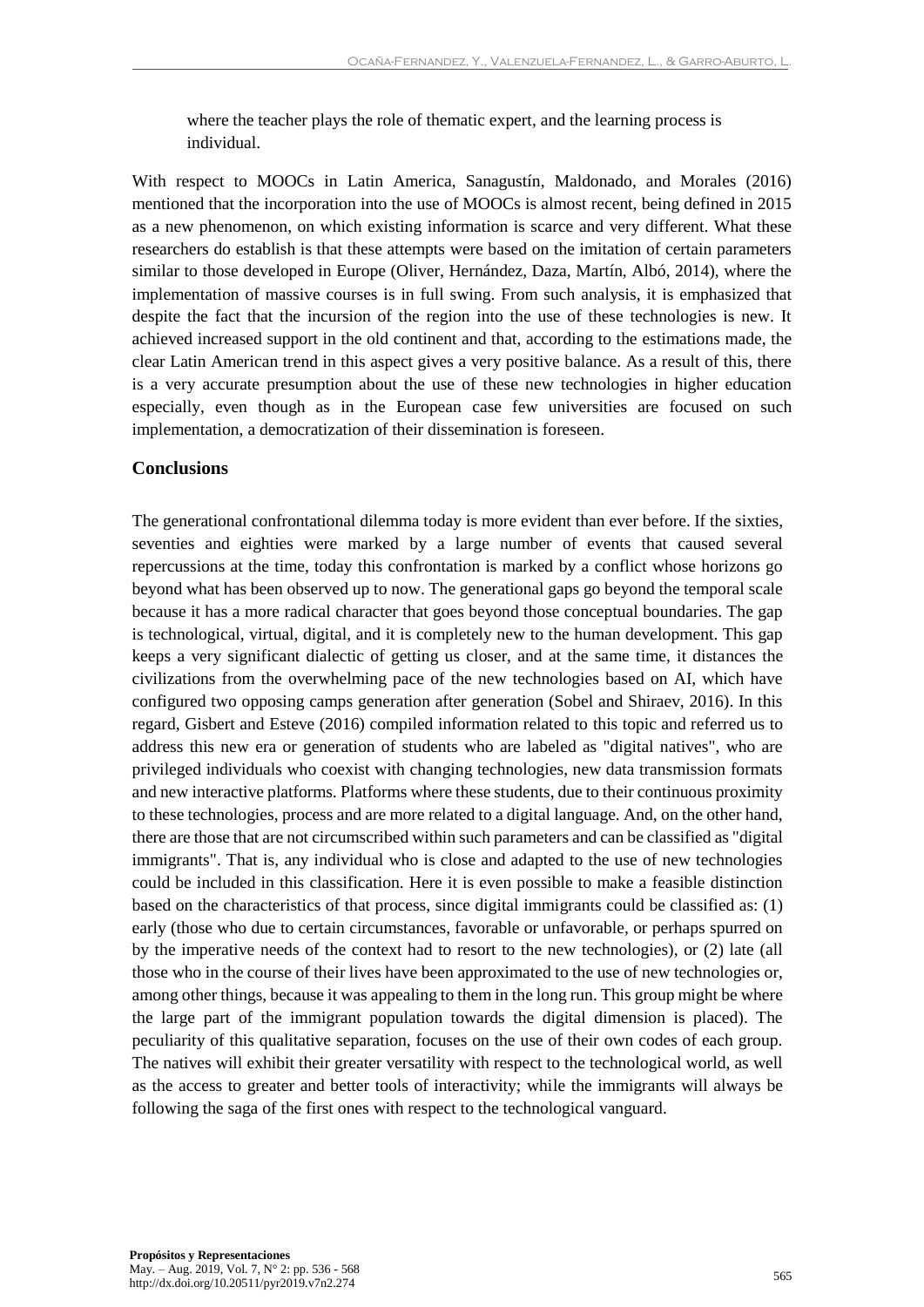Regarding the above aspect, it results in a very vertiginous strident path within the educational aspect because today's students are not conceived under the standard format, and they have biases from the generation that preceded them. For this reason, the challenge is to structure the new *curricula* based on the new demands of the interconnected world, digital platforms, Smart support systems and the availability of mass, quality and real time data transmission. Therefore, the context urgently and mercilessly demands a very decisive renewal, and perhaps, a complete transformation of the stereotyped standards of university educational models in order to position themselves in a range of digital empowerment. This is what this new generation requires, but the majority of those in charge of this task, that is, teachers, are immigrants to the new technological world. In many cases, these immigrants wage a titanic battle to try to educate a new generation that is immersed in a model far from theirs, which is why the following question may be asked: Are the programs and curricula of the various schools taking into account these significant needs?, have the possibilities and impact of the implementation of the digital language massification in higher education been evaluated?, are the current and past efforts adapted to the changing world of new technologies?, are the upcoming changes going to be fully embraced by both strata (immigrants and natives)?. And if the process continues (as is inevitably foreseen), will the digital gap in academic environments affect the structure of the university? And if so, will the impact generated lead us to increasingly radical changes?

Are the higher education centers, the research institutes attached to them, and their personnel ready for the qualitative leap in the use of AI-based systems? The systems appear to be very accessible, but the question is not how to acquire or use them, is how to develop and adapt them to the different realities of multivariable environments. An example of this is the case of the developing countries' reality whose needs for improvement would be affected by the so-called digital-technological gap.

Many times, and to a certain extent, due to the passion that users have for the use of one or another technology, they feel guided towards a certain aspect of that technology and stop looking at the underlying aspects of it. But, we do not have to put an apocalyptic quote about these processes, because many times the development of such changing events (for example, the development of increasingly powerful and affordable systems) inevitably leads us to neglect the core aspects of new technologies such as their applicability to other activities beyond the academic or commercial world, which in some way, will have an impact on society that could be a global impact.

The various platforms and trends promised by the future of the AI development in the education field are extremely appealing, and in some cases, they are even unattainable for some realities. However, it is unlikely that computer-based learning systems are fully capable of replacing human teaching in schools.

In the particular case of Latin America, is it appropriate to implement and invest in AI? The answer is affirmative, just as Pounder and Liu (2018) stated, such technologies are the key pieces to solve the long-term growth in the region, in order to catalyze the competitiveness and productivity aspects to achieve a real potential transition with new and better opportunities in the global market.

## **References**

Badaró, S., Ibañez, L., & Agüero, M. (2013). Sistemas expertos: fundamentos, metodologías y aplicaciones. *Ciencia y tecnología*, 13, 349-364. Doi: <http://dx.doi.org/10.18682/cyt.v1i13.122>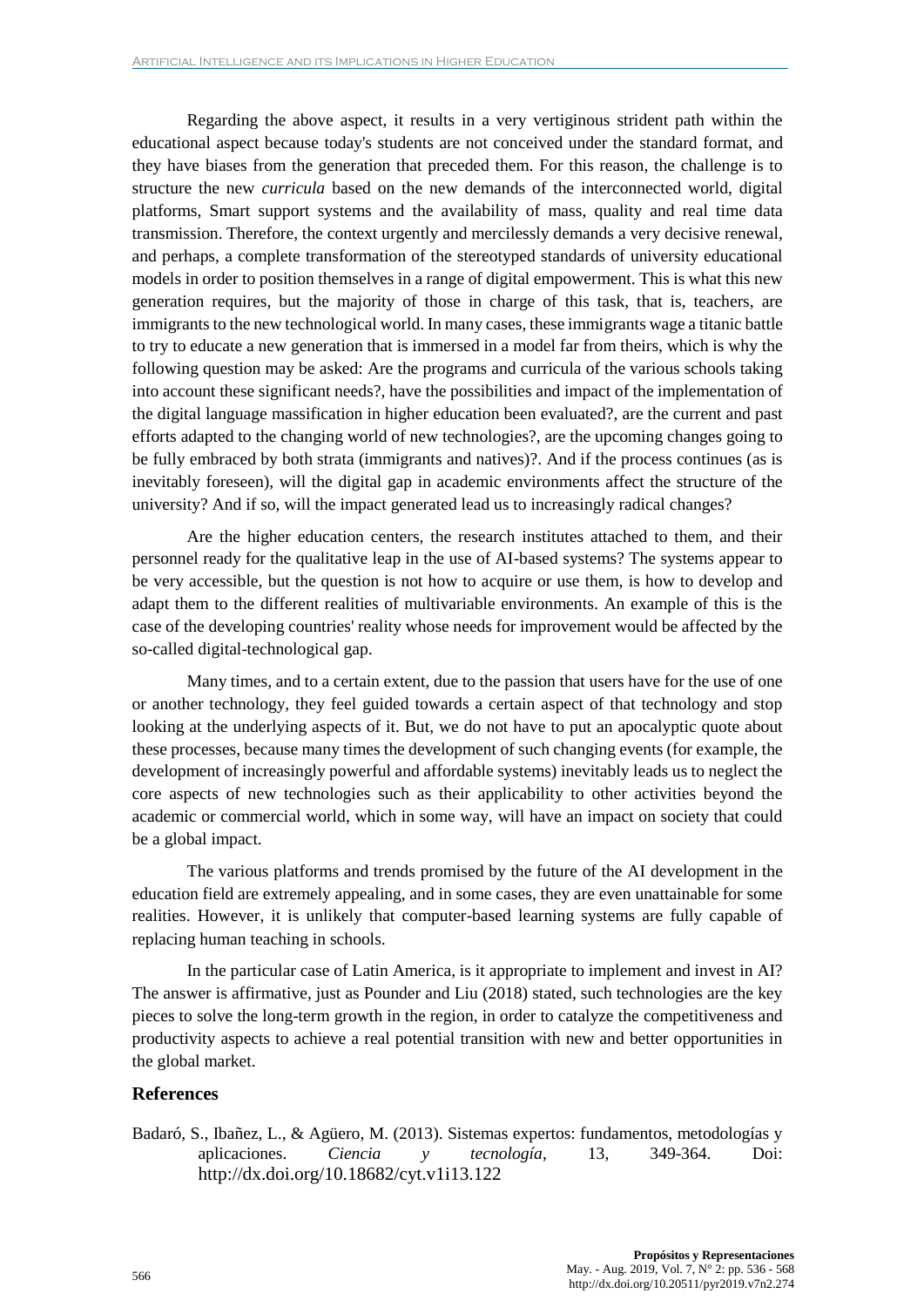- Barrio, J. (2018). Aspectos del inacabamiento humano. Observaciones desde la antropología de la educación. Recuperado de: [https://reunir.unir.net/bitstream/handle/123456789/7192/200](https://reunir.unir.net/bitstream/handle/123456789/7192/200-barrio.pdf?sequence=1&isAllowed=y) [barrio.pdf?sequence=1&isAllowed=y](https://reunir.unir.net/bitstream/handle/123456789/7192/200-barrio.pdf?sequence=1&isAllowed=y)
- Caride, J. (2016). La pedagogía social en el diálogo de las universidades con la educación popular y la educación social. *Revista Interamericana de Educación deAdultos, 38*(1), 85-106. Recuperado de: [http://www.crefal.edu.mx/rieda/images/rieda-2016-](http://www.crefal.edu.mx/rieda/images/rieda-2016-1/contrapunto2.pdf) [1/contrapunto2.pdf](http://www.crefal.edu.mx/rieda/images/rieda-2016-1/contrapunto2.pdf)
- Corvalán, J. (2017). Inteligencia Artificial y derechos humanos (Parte I). Diario DPI Cuántico, Diario Constitucional y Derechos Humanos, Ciudad Autónoma de Buenos Aires.
- Corvalán, J. (2018). Estados eficientes. La productividad del sector público bajo la lupa. *Integración & comercio*, 44, 256-264. Recueprado de: <https://dialnet.unirioja.es/servlet/articulo?codigo=6551948>
- Cano, E., Rey, J., Graván, P., & López-Meneses, E. (2015). Diseño y desarrollo del modelo pedagógico de la plataforma educativa "Quantum University Project". *Campus virtuales*,  $2(1)$ , 54-63. Recuperado de: <http://uajournals.com/ojs/index.php/campusvirtuales/article/view/28>
- Diéguez, A. (2017). Transhumanismo. La integración del hombre a la máquina. Lima: Herder Editorial.
- Dodson, T., Mattei, N., & Goldsmith, J. (2011). A natural language argumentation interface for explanation generation in Markov decision processes. In International Conference on Algorithmic. *Decision Theory,* pp. 42-55. Doi: [https://doi.org/10.1007/978-3-642-](https://doi.org/10.1007/978-3-642-24873-3_4) [24873-3\\_4](https://doi.org/10.1007/978-3-642-24873-3_4)
- Eaton, E., Koenig, S., Schulz, C., Maurelli, F., Lee, J., Eckroth, J., & Williams, T. (2018). Blue sky ideas in artificial intelligence education from the EAAI 2017 new and future AI educator program. *AI Matters*, 3(4), 23-31. Doi: <https://doi.org/10.1145/3175502.3175509>
- Gisbert, M. y Esteve, F. (2016). Digital Leaners: la competencia digital de los estudiantes universitarios. *La cuestión universitaria*, (7), 48-59. Recuperado de: [http://polired.upm.es/index.php/lacuestionuniversitaria/article/view/3359/342](http://polired.upm.es/index.php/lacuestionuniversitaria/article/view/3359/3423) [3](http://polired.upm.es/index.php/lacuestionuniversitaria/article/view/3359/3423)
- Herrera, L., & Muñoz, D. (2017). Inteligencia artificial y lenguaje natural. *Lenguas Modernas,*  19, 157-165. Recuperado de:
	- <https://lenguasmodernas.uchile.cl/index.php/LM/article/view/45790>
- Innovation and Science Australia. (2017). Australia 2030: Prosperity through Innovation. Canberra: Australian Government.
- Mariátegui, José Carlos (1980). 7 ensayos de interpretación de la realidad peruana. Lima: Ed. Amauta.
- Mariño, S., & Primorac, C. (2016). Propuesta metodológica para desarrollo de modelos de redes neuronales artificiales supervisadas. *IJERI: International Journal of Educational Research and Innovation*, 6, 231-245. Recuperado de: <https://www.upo.es/revistas/index.php/IJERI/article/view/1654/1569>
- McTear, M.; Callejas, Z. y Griol, D. (2016). The Conversational Interface: Talking to Smart Devices: *Springer International Publishing*. Doi: [https://doi.org/10.1007/978-3-319-](https://doi.org/10.1007/978-3-319-32967-3) [32967-3](https://doi.org/10.1007/978-3-319-32967-3)
- Miailhe, N. (2018). Competing in the Age of Artificial Intelligence: The State of the Art of AI & Interpretation of Complex Data. *Focus* (SCOR Global P&C).
- Miailhe, N., & Lannquist, Y. (2018). Un desafío de gobernanza mundial. *Integración & comercio*, (44), 218-231. Recuperado de: [https://intal](https://intal-lab.iadb.org/algoritmolandia/10.php)[lab.iadb.org/algoritmolandia/10.php](https://intal-lab.iadb.org/algoritmolandia/10.php)
- Morín, E. (2018). De la reforma universitaria. Recuperado de: <http://beu.extension.unicen.edu.ar/xmlui/handle/123456789/275>
- Pandiella, A., Moreno, L., García, C., & Sanz, E. (2018). Modelo de estimación de los indicadores del Academic Ranking of World Universities (Shanghai Ranking). *Revista*